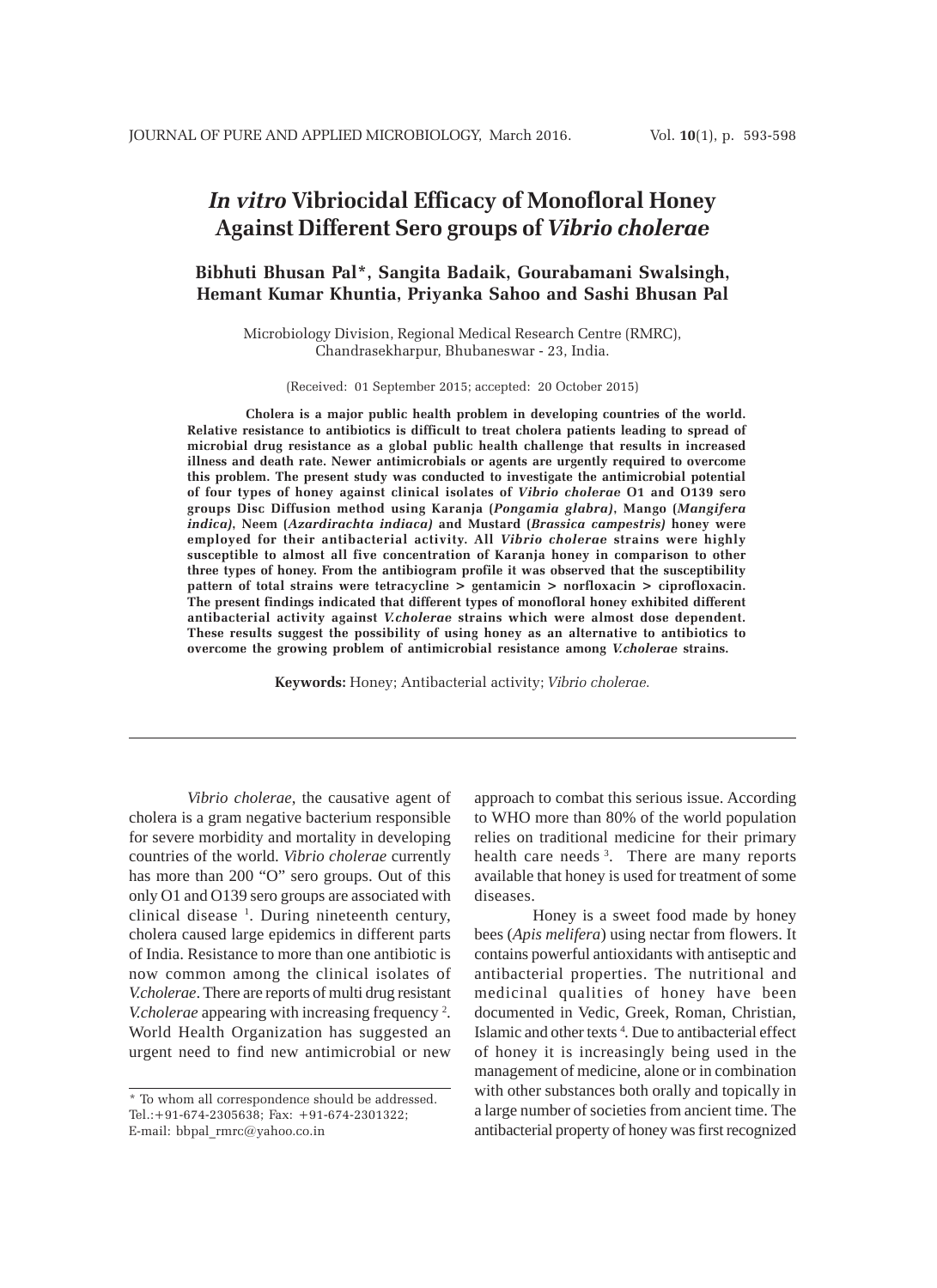in 1892 by the Dutch scientist Van Ketel<sup>5</sup>. The use of honey as therapeutic substance has been rediscovered due to its ability to inhibit bacterial growth 6,7 have demonstrated that 40% of diluted honey and above reduced bacterial growth like *Salmonella typhi*, *Vibrio cholerae* and *Yersinia enterocolitica* where as concentrated honey exhibited greatest inhibitory effect. Aurongzeb et al, (2015) 8 have tested mono flora and multi flora honey against antibiotic-resistant strains of *Vibrio cholerae, Salmonella typhi, Shigella dysenteriae* and *Campylobacter spp.* isolated from clinical fecal samples. In the present investigation we have tested four types of monofloral natural honey against different sero groups of *Vibrio cholerae* O1 and O139.

## **MATERIALS AND METHODS**

#### **Honey**

*V. cholerae* O1 and O139 strains used in this study were isolated from diarrhoea patients between 1999 to 2005 from different outbreaks in Odisha. The four types of monofloral honey were selected for antibacterial activity, against *V. cholerae.* Those are *Pongamia glabra* (Karanja honey: Ka), *Mangifera indica* (Mango honey: Ma), *Azardirachta indiaca* (Neem honey: Ne) and *Brassica campestris* (Mustard honey: Mu). These honey were used against selected 42 multi drug resistant strains of *V.cholerae* O1 (30) and O139 (12) sero groups isolated from the diarrhoea patients. This honey was produced from a local farm from Balasore district of Odisha for research purposes.

#### **Bacteriological Analysis**

*Vibrio cholerae* O1 and O139 strains were revived from the stock cultures on TCBS agar plates and purity was checked. The antibiotic susceptibility analysis was performed by modified Kirby Bauer Disk diffusion technique <sup>9</sup> along with commercially available antibiotic discs (Himedia-Mumbai). Characterization of strains as susceptible, intermediately resistant or resistant were done as based on the size of the inhibition zone according to the manufacturer's instruction which matched the interpretive criteria recommended by WHO. Antibiotics used in this study were gentamicin (G, 10µg), tetracycline (T, 30µg), chloramphenicol (C, 30µg), ampicillin (A,

J PURE APPL MICROBIO*,* **10**(1), MARCH 2016.

10µg), nalidixic acid (Na, 30µg), furazolidone (Fr, 50µg), norfloxacin (Nx, 10µg), ciprofloxacin (Cf, 5µg), co-trimoxazole (Co, 25µg), streptomycin (S, 10µg) and Neomycin (N, 30µg).

After the lawn culture was prepared in MHA plates, the wells were cut into the media by the help of a sterile agar well punctured. 1 % agar was poured into the well as a sealing material. The varying volumes (10, 20, 40, 50, 100µl) of Mango, Mustard, Neem and Karanja honey were loaded over the wells by the help of micropipettes. After 24 hours of incubation at 37°c the plates showed a clear zone around the well produced a positive antimicrobial activity of honey 10.

## **Minimum Inhibitory Concentration (MIC)**

Determination of (MIC) of honey was done by "tube dilution technique" 11. This MIC value of honey was determined against each O1 and O139 sero groups of *V.cholerae* strains, which were selected from 42 *V.cholerae* isolates. Nutrient broth (NB) of 900 µl was dispensed into each of the sterilized test tube labeled 1-10, with the help of micropipette; 100µl of different concentration of honey was transferred to the tubes according to concentration and mixed properly to get a homogenous solution. Further the sample was serially diluted accordingly so as to get a one fold dilution and from the  $10<sup>th</sup>$  tube 100 $\mu$ l solution was discarded. Two of the test organisms each of O1and O139 sero groups were grown in TSB for 4-6 hours at 37°C. One loopful organism were inoculated to all 1-10 test tubes and incubated at 37°C for 18-24 hours. Appearance of turbidity in the tubes indicated the growth of the organism and the MIC value of the honey was determined. The least concentration of honey inhibiting the growth of the organism in the test tubes showing no turbidity. From each of the turbid tubes one loopful sample were streaked on the nutrient agar plates in order to determine the antibacterial activity of the honey. These plates were incubated at 37°C for 18-24 hours and observed for the said activity. The same procedure was repeated for all the four types of honey.

## **RESULTS**

The in vitro vibriocidal efficacy of four types of honey exhibited different results against different sero groups of honey. The zones of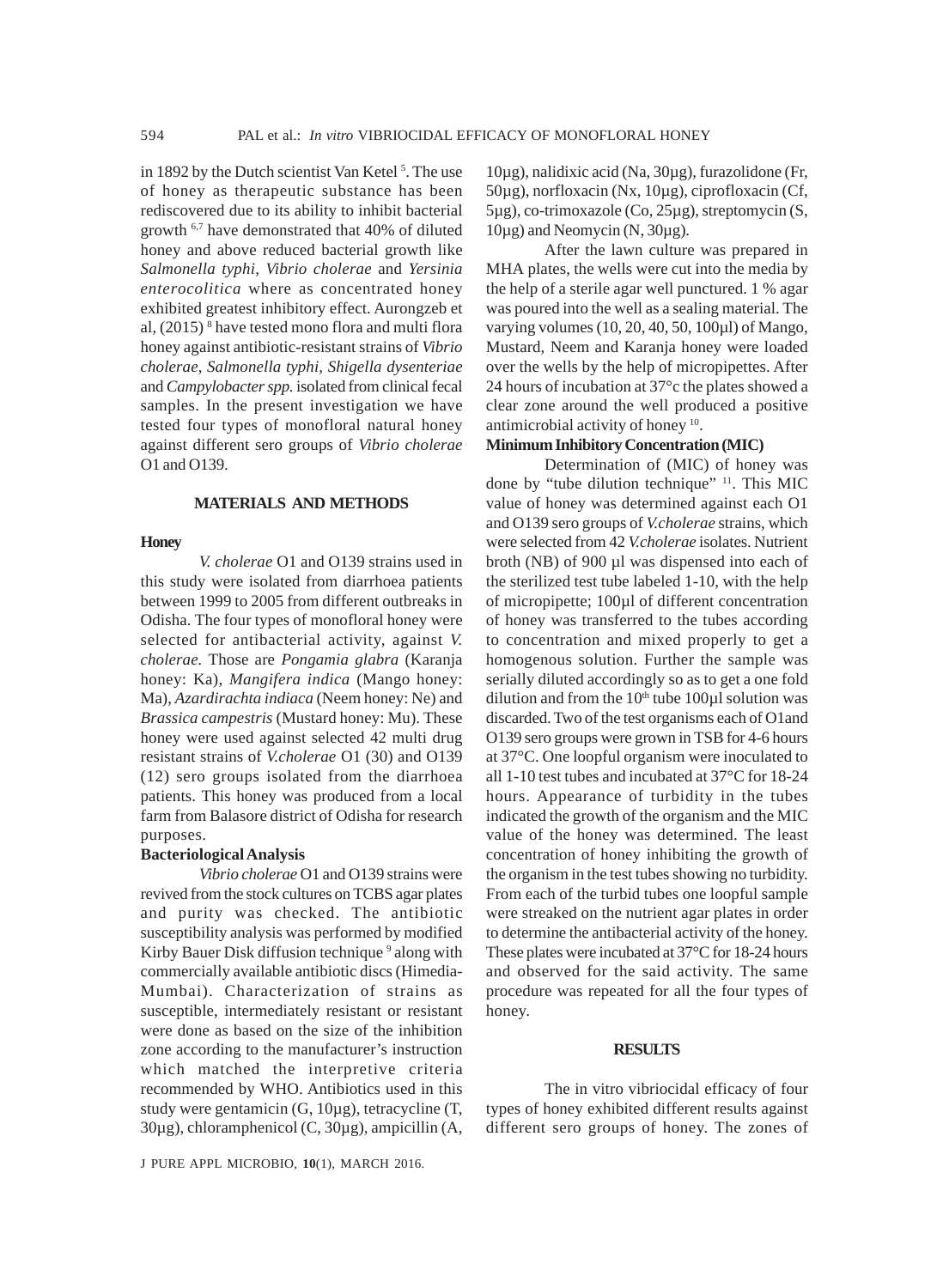inhibition were dose dependant as tested against different sero groups of *V.cholerae* strains against different honey. At 10µl of four types of honey: Ka, Mu, Ne, Ma against *V.cholerae* O1 sero groups exhibited similar results. Whereas 20µl of four types of honey exhibited similar results (Ka and Mu showed 23.17mm and 21.2mm inhibition zone, where Ne and Ma showed around 21mm inhibition zone). Similarly 40 and 50µl of four types of honey exhibited almost similar results. But while testing against 100µl of four types of honey the pattern of inhibition zone were Ka>Ne>Mu>Ma (37mm>35mm>33mm>30mm respectively). Similarly *V.cholerae* O139 sero groups showing almost similar results. At 10µl of different honey (Ka, Mu, Ma) exhibited similar results (around 20mm inhibition zone), where Ne honey showed 19mm inhibition zone. Where as 20µl of four types of honey exhibited similar results (22.66mm – 23.33mm). Similarly 40µl and 50µl of four types of honey exhibited almost similar results. But while testing against 100µl the zone of inhibition were Ka>Ne>Mu>Ma (38.1mm> 37.2mm> 34.4mm> 33.6mm respectively), which was dose dependant against four types of honey and five types of concentration, means increasing the concentration of honey the zone of inhibition increased (Fig1, 2 and 3).

The *V.cholerae* O1 and O139 sero gruops were tested against eleven commercial antibiotics. The *V.cholerae* O1 strains were highly sensitive to gentamicin, tetracycline, chloramphenicol, norfloxacin, ciprofloxacin and neomycin, Where as these strains were resistant to ampicillin, furazolidone, co-trimoxazole and streptomycin. But *V.cholerae* O139 strains were sensitive to gentamicin, tetracycline, furazolidone, norfloxacin



**Fig. 1.** Percentage of zone of inhibition at different concentrations of four types of honey against *V.cholerae* O1 sero groups

and ciprofloxacin, but resistant to chloramphenicol, ampicillin, nalidixic acid, co-trimoxazole and streptomycin. Interestingly the inhibition zone exhibited by the higher concentration of honey showed higher inhibition zone size while comparing to these commercial antibiotics.

MIC value of *V.cholerae* O1 sero groups showed lowest  $0.00001 \mu l/ml$  against Neem honey and highest concentration 0.01µl/ml against Mustard honey. Whereas *V.cholerae* O139 sero group were showing intermediate results against Mango honey and Karanja honey  $0.01 \mu$ l/ml and 0.00001µl/ml respectively. Interestingly the MIC values showing against Ka, Ne, Mu, Ma were 0.00001µl/ml, 0.0001µl/ml,0.001µl/ml, 0.01µl/ml respectively (Table 1).

## **DISCUSSION**

Natural honey is an exemplary supersaturated viscous solution of sugars, minerals, vitamins and proteins abstracted by bee of *Apis* species, The *Apis mellifera* bees are widely used in apiaries for large scale natural honey production <sup>8</sup>. Researchers have failed to point out the active ingredient responsible for the antibacterial activities of honey. Over 100

**Table 1.** MIC values of different honey against *V.cholerae*

|               | $(\mu l/ml)$ | O1 serogroups O139 serogroups<br>$(\mu l/ml)$ |
|---------------|--------------|-----------------------------------------------|
| Karanja honey | 0.0001       | 0.00001                                       |
| Neem honey    | 0.00001      | 0.0001                                        |
| Mustard honey | 0.01         | 0.001                                         |
| Mango honey   | 0.001        | 0.01                                          |
|               |              |                                               |



**Fig. 2.** Percentage of zone of inhibition at different concentrations of four types of honey against *V.choleare* O139 sero groups

J PURE APPL MICROBIO*,* **10**(1), MARCH 2016.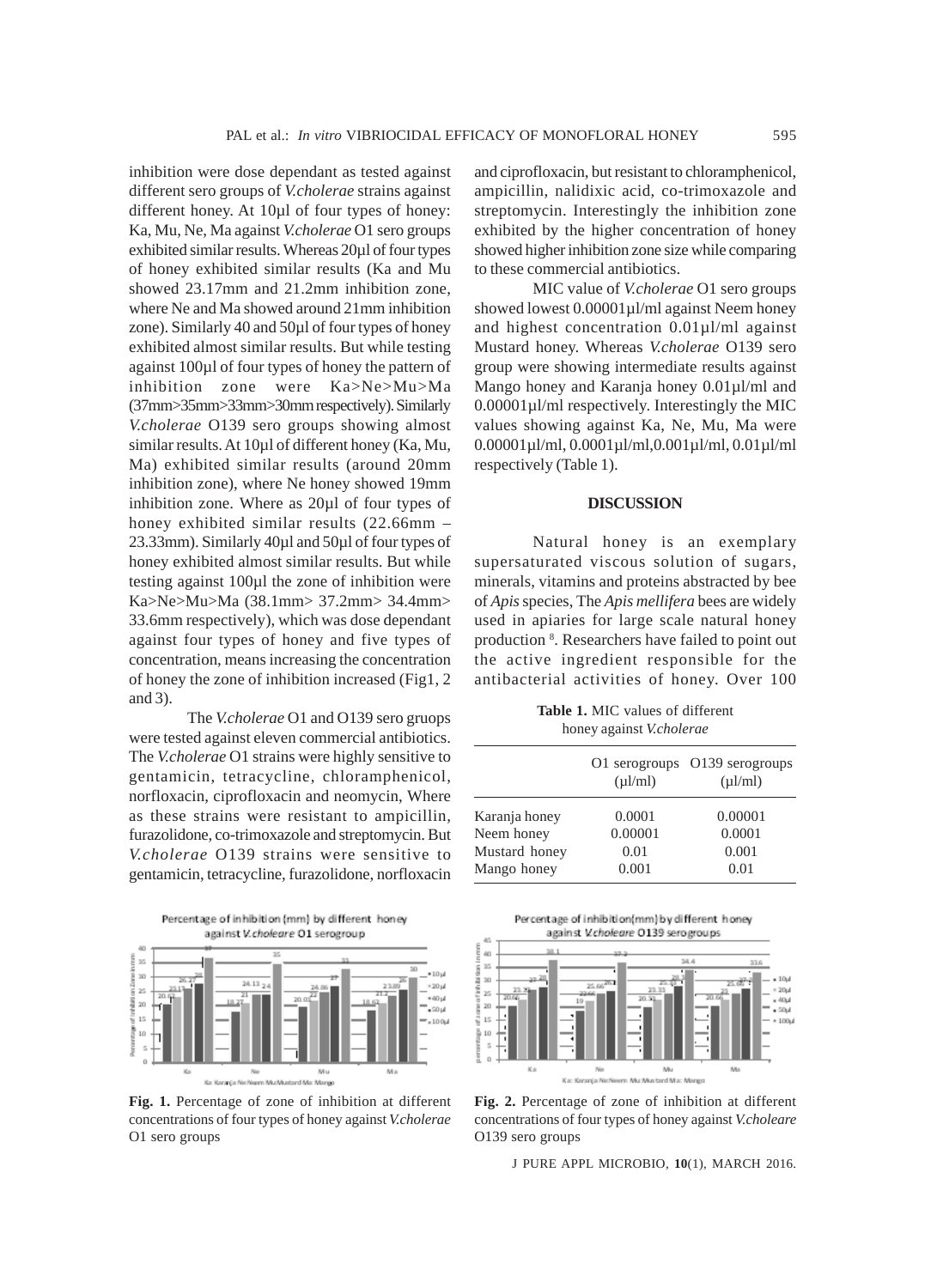

Mustard honey Neem honey

**Fig. 3.** Zone of inhibition (mm) with 50µl and 100µl of different honey against *V.choleare* 01 strains

substances were found to be candidates for such antibacterial activity 12. While antibiotics destroy bacteria by attacking the cell wall, honey draws moisture out of the cell environment and dehydrates the bacteria with the aid of its hyper osmolar properties 12-14. Other factors that contribute to antimicrobial activity of honey include the high sugar concentration, hydrogen peroxide, methylglyoxal, and the antimicrobial peptide bee defensin-1<sup>15</sup>. It was found that both hydrogen peroxide  $(H_2O_2)$  and the non-peroxide components contribute to the bacteriostatic and bactericidal activity of honey. Also,  $H_2O_2$  in honey is involved in oxidative damage causing bacterial growth inhibition and DNA degradation, but these effects are modulated by other honey components<sup>16</sup>. The pH of honey is commonly between 3.2 and 4.5, so due to acidic pH level

J PURE APPL MICROBIO*,* **10**(1), MARCH 2016.

prevents the growth of many bacteria 4,14.

Abd El-Moez et al (2013) 17 had explained that diluted cotton flower honey (10%) showed bacteriostatic effect against *Sh.flexneri*, *S. typhimurium*, *E. coli* and *Klebsiella* with zone of bacteriostatic effect equals 40, 35 and 30 mm, respectively, followed by *Pseudomonas aeruginosa*, *Citrobacter* and *E. fecalis* with zone of bacteriostatic 26, 20 and 19mm, respectively. In two African studies honey was used successfully to treat ulcers, wound and Fournier's gangrene (gangrene of the scrotal area). The ulcers responded to a treatment regime of washing with saline and the topical application of 15-30 ml honey daily. Pathogens isolated at the commencement of the study included *Pseudomona spyocyanea* (35 cases), *Escherichia coli* (31), *Staphylococcus aureus* (15), *Proteus mirabilis* (9), coliforms (9),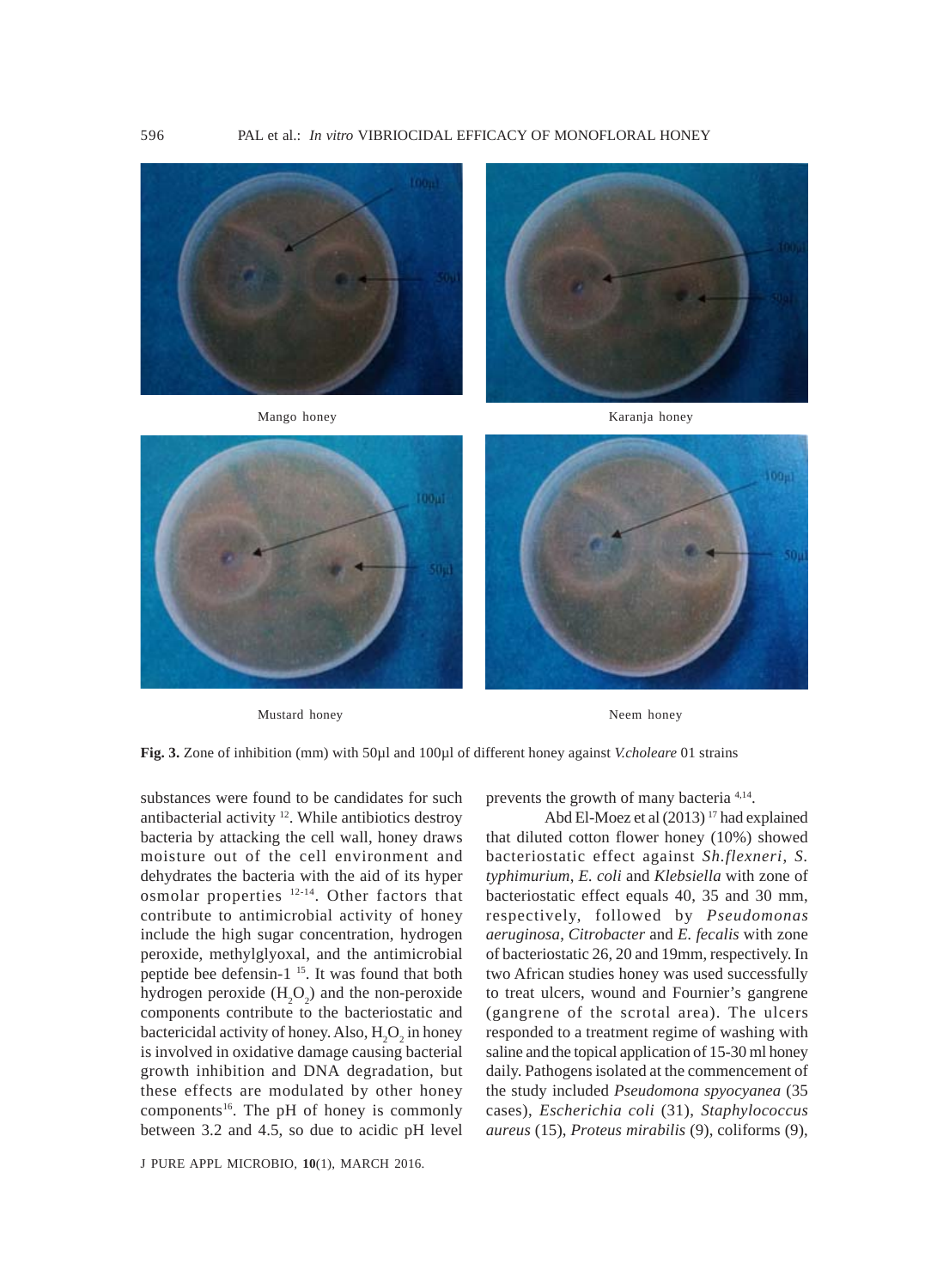*Klebsiella* species (7), *Streptococcus faecalis* (3) and *Streptococcus pyogenes* (1)<sup>18</sup>. From another study it was found that two table spoons of honey (30 ml) given before meals three times daily was used to treat male and female patients  $(20 - 40)$ years) suffering from gastritis, duodenitis and duodenal ulcers<sup>19</sup>. Similarly the combination of honey-lemon juice before it was used in cough remedies was indented to kill bacteria microbial contamination and also to get the flavor and aroma were referred<sup>20</sup>.

In this investigation the *V.choleare* different sero groups were isolated from the cholera patients. And these *V.cholerae* strains were showing multidrug resistance in different time periods reported by us. In the present study, it was found that the Karanja honey showed highest antibacterial effect against *V.cholerae* of both sero groups (O1and O139). Our results showed that the Karanja honey was more sensitive to both of the O1and O139 sero group of *V.cholerae* as compared to other three types of honey (Mango, Neem and Mustard) i.e. 37mm zone of inhibition against O1 and 38.1mm against O139 sero groups at the 100µl concentration. Again at 20µl concentration highest zone of inhibition was nearly 23.3mm against O1 and O139 sero groups of Karanja honey. Aurongzeb et al (2015)<sup>8</sup> have tested dilutaed honey of 15-20% (v/v) against *Salmonella typhi, Shigella sonneie, Vibrio furnissii, Yersinia pestis,* and *Escherichia coli*. The medial level potency of Pakistan honey was comparable to antibacterial activity of Australian honey 14, 21 and less than the Manuka honey from New Zealand honey <sup>14, 22</sup>. Obi et al (1994)<sup>7</sup> reported that the 40% of Nigerian local honey was showing reduced bacterial growth against *Salmonella typhi, Vibrio cholerae* and *Yersinia enterocolittica* and undiluted honey shoed greatest effect. The lower concentration like 30% and below did not inhibit pathogen growth. In this present investigation even at 10µl of concentration four types of honey inhibited 18- 20mm of zone of inhibition. Similarly as increasing the dose (20µl, 40µl, 50µl, 100µl) of different honey, the zone of inhibitions were increased and the highest zone of inhibition was obtained at 100µl concentration of four types of honey as mentioned above against *V.cholerae* of O1 and O139 sero groups. However 40 µl and 50 µl of Neem honey were showing almost equal zone of inhibition against *V.choleare* sero groups which should be rechecked

It is evident from our study that there was a significant difference in MICs of the four types of honey. This might be due to the difference in the constituents. It also highlights the importance of screening of different types of monofloral honey for their antimicrobial activity against specific bacterial strain. The possible mode of action of all four types of honey against forty-two strains of *V. cholerae* might be due to inhibition through cell wall synthesis or through multidimensional activities.

Sharma et al  $(2007)^{23}$  have reported that the antibiotic sensitivity pattern of *V.cholerae* between 2003 to 2005. In this study he reported 22% Tetracycline resistance as compared to 99% and 100% sensitive to both *V.cholerae* O1 and O139 sero groups respectively which were collected during 1999 to 2005. Now a days the multidrug resistant *V.cholerae* strain are being reported from the country and also from other part of the globe. It is interesting to note that the natural honey may be tested against cholera patients which need more molecular research. The future studies are warranted to find out the active ingredients of honey which should be separated and tested against different multidrug resistant *V.cholerae* strains in vitro and in vivo conditions.

The present investigation indicates that honey may be used for the treatment of cholera patients. The future study warrants to find out the in vivo experiment of honey and clinical trial of cholera patient. The molecular study will be helpful to find out the active ingredients of honey, which can act against *V.cholerae* and that may be used as an alternative for the treatment of cholera patents instead of conventional antibiotics.

## **ACKNOWLEDGMENTS**

This work was supported from the intramural fund of the institute. We are thankful the Director of RMRC, Bhubaneswar for support.

## **REFERENCES**

1. Kaper, J.B., Morris, J.G., Levine, M.M. Cholera. *Clin. Microbiol. Rev*.,1995; **8**: 48-86.

J PURE APPL MICROBIO*,* **10**(1), MARCH 2016.